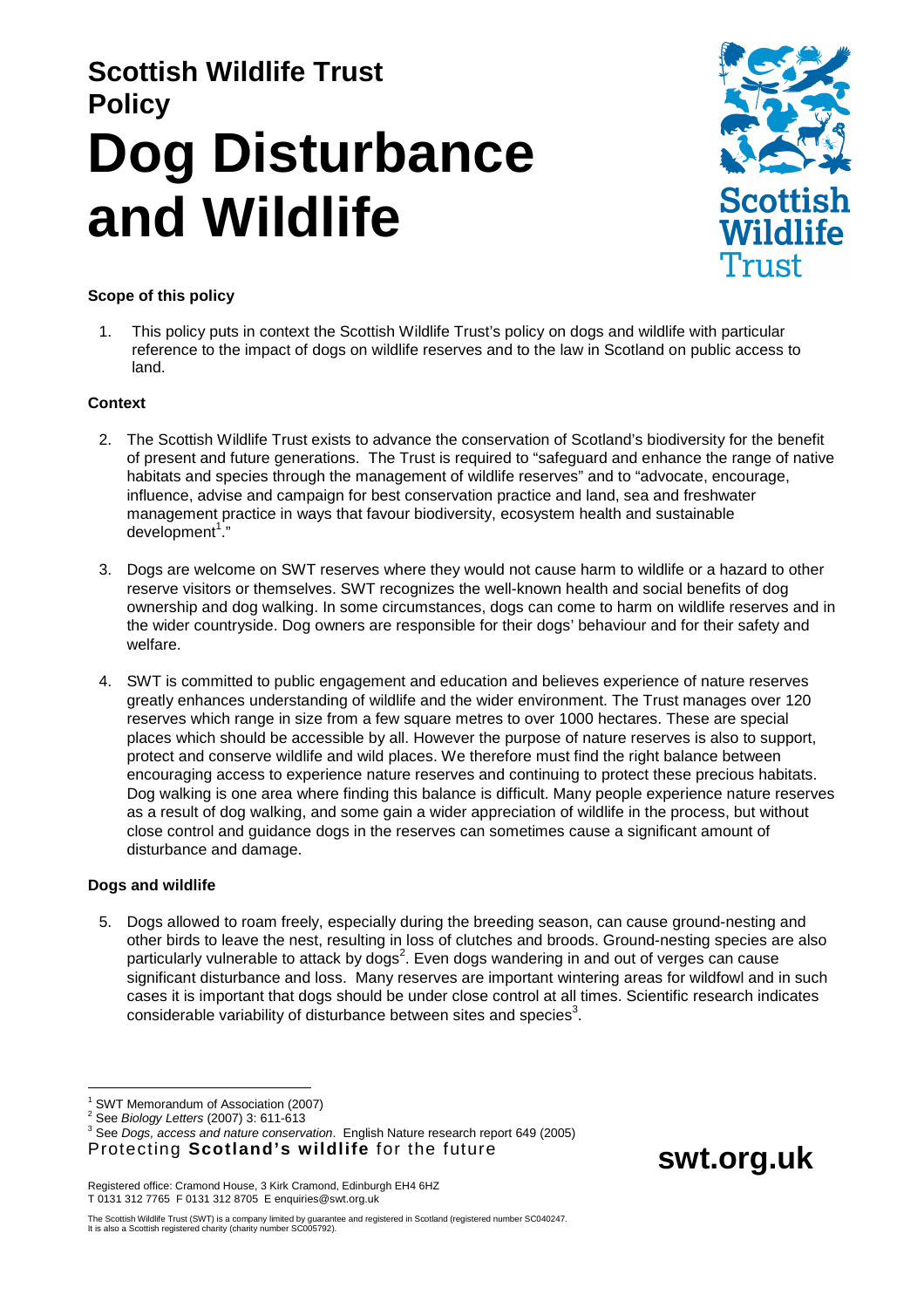- 6. Grazing by livestock is a conservation technique employed at a number of reserves. Dogs can easily cause distress or loss to stock and the general law allows for the destruction of dogs worrying livestock<sup>4</sup>. Dogs and cattle in particular do not mix: cattle frequently find dogs threatening and may, in turn become aggressive towards dogs and the people walking them. In this instance the Scottish Outdoor Access Code advice is to let the dog off the lead and allow it to run away from danger.
- 7. Many plants need low nutrient soil in which to flourish. Soils over enriched with dog fouling can encourage the growth of coarser plants such as nettles and thistles, which compete with and outgrow specialist flora such as orchids.

# **Dogs and people**

8. Dogs can impact on visitors and reserve staff and volunteers. Dogs not under control can cause alarm or harm to visitors. Dog fouling is unpleasant and can carry disease and, for wheelchair users, is easily transferred from wheel to hand. Children are particularly at risk from toxocariasis spread through infected dog faeces.

# **Dog safety**

9. Dogs can come to harm on wildlife reserves. Toxic plants are a hazard, as are poisonous animals such as adders. Out-of-control dogs can become snagged on barbed wire or may be harmed by cattle or shot for worrying livestock; some SWT reserves are adjacent to busy roads.

| Unwanted behaviour from dogs<br>and dog walkers                            | <b>Potential consequences</b>                                                                                                                                                                         |
|----------------------------------------------------------------------------|-------------------------------------------------------------------------------------------------------------------------------------------------------------------------------------------------------|
| Dogs out of control                                                        | Risk to dogs (e.g. may be shot by land owners, may get caught in barbed<br>wire); risk to other animals (see below)                                                                                   |
| Dogs disturbing wildlife                                                   | May chase from habitat; may chase into road; may separate mother from their<br>young; may die of shock; may be dangerous for dogs (e.g. may be attacked by<br>wildlife, or may become ill afterwards) |
| Dogs disturbing livestock                                                  | May harm livestock; may be harmed by livestock; may be shot by land<br>manager                                                                                                                        |
| Disturbance of ground nesting<br>birds                                     | May not return to nests; eggs won't hatch or chicks will die                                                                                                                                          |
| Disturbance to other reserve<br>visitors                                   | Loss of amenity; alarm; immediate and negative implications for visitors to<br>reserves seeking to observe wildlife                                                                                   |
| Flora damaged or destroyed                                                 | Plants maybe rare; provide habitat or food for animals                                                                                                                                                |
| Not picking up dogs' fouling                                               | Nutrient enrichment; other site users (e.g. school parties, wheelchair users)<br>tread in fouling; spread of disease; cost of clearing up by others                                                   |
| Picking up mess but not depositing<br>in bins or removing it from the site | Cost of clearing up; damage to the environment (bags may not biodegrade<br>readily); it looks unpleasant for other visitors to the area; hazard for staff and<br>volunteers.                          |

## **Table 1: Negative dog and dog-walkers' behaviour**<sup>5</sup>

## **Legal context**

- 10. The Scottish Outdoor Access Code (the Code)<sup>6</sup>, which came into force on 9th February 2005, describes the right of responsible access provided by the Land Reform (Scotland) Act 2003.
- 11. The Act enshrines the new access arrangements in Scotland. The access rights, and responsibilities, extend to people with dogs, provided that the dog(s) are under proper control.
- 12. The Code offers some interpretation of these rights and responsibilities:

 $\overline{a}$ 4 Dogs (Protection of Livestock) Act 1953; Animals (Scotland) Act 1987

<sup>5</sup> Adapted from http://www.naturalengland.org.uk/Images/dog%20walker%20psychology\_tcm6-7785.pdf

<sup>6</sup> http://www.outdooraccess-scotland.com/upload/Full%20Access%20Code.pdf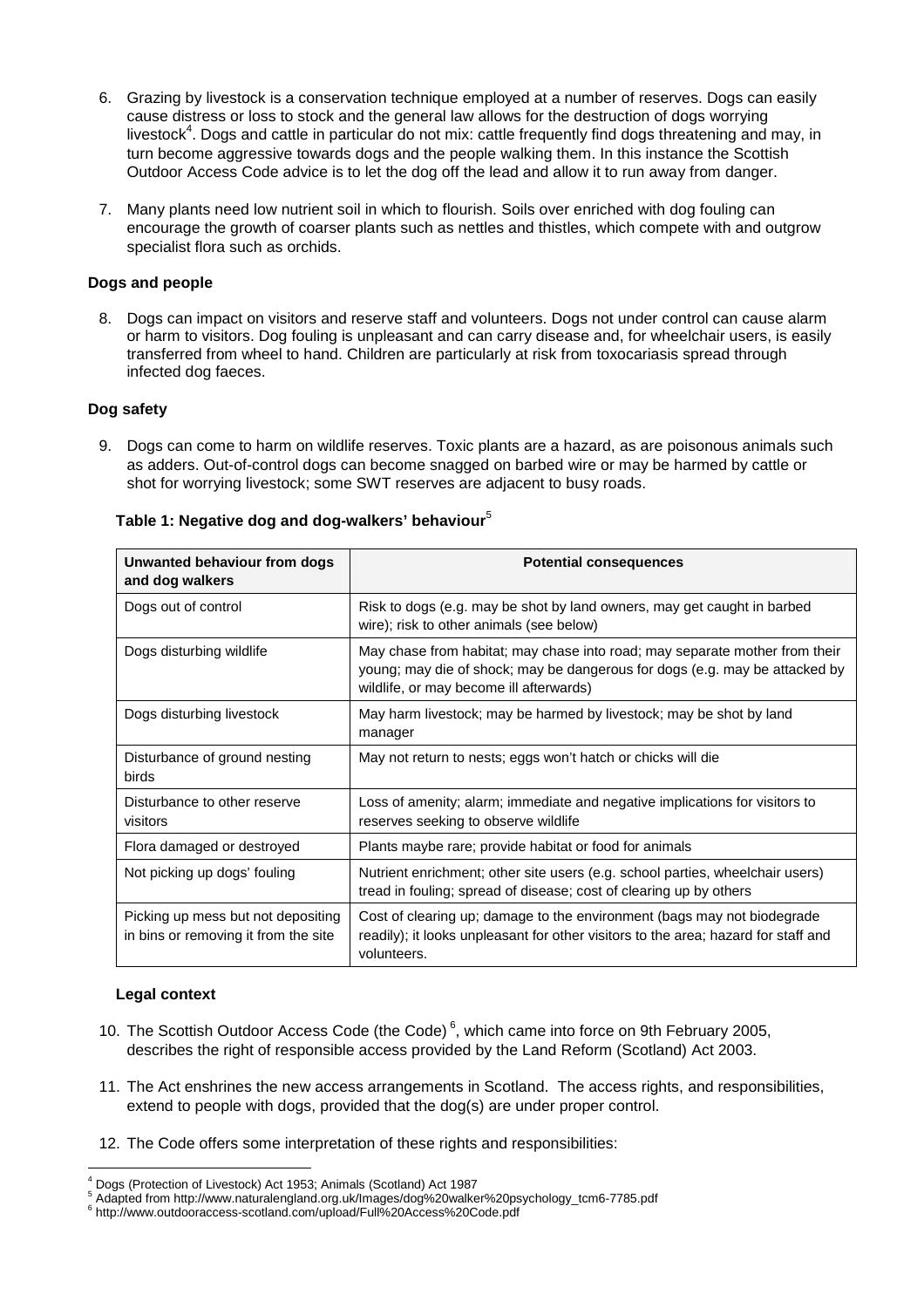- never let your dog worry or attack livestock
- do not take your dog into fields where there are lambs, calves or other young animals
- do not take your dog into fields of vegetables or fruit unless there is a clear path, such as a core path or a right of way, but keep your dog to the path
- if you go into a field of farm animals, keep your dog(s) on a short lead or under close control and keep as far as possible from the animals; if cattle react aggressively and move towards you, keep calm, let the dog go and take the shortest, safest route out of the field
- during the bird breeding season (usually April to July), keep your dog under close control or on a short lead in areas such as moorland, forests, grassland, loch shores and the seashore
- in recreation areas and other public places avoid causing concern to others by keeping your dog under close control or on a short lead
- pick up and remove your dog's faeces if it defecates in a public open place.
- 13. The definition of a 'short lead' within the Code is less than two metres and 'close control' means that a dog responds to commands and is kept close at heel.
- 14. The Land Reform (Scotland) Act 2003 gives Scottish Natural Heritage, acting on behalf of Scottish Ministers, power to erect signs specifying conditions for responsible access to protect the natural heritage.
- 15. In addition, the Dog Fouling (Scotland) Act 2003 makes it an offence for the person in charge of a dog not to clear up after it if it defecates in any public open place.
- 16. Intentionally or recklessly disturbing wildlife can be a criminal offence under the Wildlife and Countryside Act 1981, the Conservation (natural habitats etc) Regulations 1994 and the Nature Conservation (Scotland) Act 2004<sup>7</sup>.

## **Policy guidance**

- 17. The Scottish Wildlife Trust acknowledges the significance dog ownership plays in encouraging people to visit and enjoy wildlife reserves and the wider countryside.
- 18. SWT believes that it is dog walkers' responsibility to ensure that their dogs do not disturb wildlife, other reserve visitors or reserve volunteers or staff. SWT notes that the right of access to land in Scotland, including SWT reserves, is not a general right, but a right of responsible access as defined in the Scottish Outdoor Access Code. SWT asks all dog walkers to follow the provisions of the Scottish Outdoor Access Code as summarized at paragraph 11 above.
- 19. Reserve Managers, in consultation with Reserve Conveners, should engage with local access officers and access forums where a problem associated with dogs exists, is perceived to exist, or may in future exist on a reserve, and to seek agreement for local management measures, including signage (see 22).
- 20. Reserve Managers in consultation with Reserve Conveners and volunteers are in the best position to judge with respect to wildlife conservation, where it is appropriate for dogs to be allowed off the lead and should communicate this to dog owners. Equally, SWT staff and volunteers should ask dog walkers to keep their dogs under close control where they feel that this is appropriate. SWT believes that insisting dogs be kept on a short lead in certain circumstances is not preventing members of the public from exercising their access rights.
- 21. Scottish Wildlife Trust staff or volunteers may ask any person in charge of a dog or dogs who does not follow the provisions of the Scottish Outdoor Access Code above, or who refuses to follow a reasonable request to exclude their dog from any area considered by the Reserve Manager to be sensitive for wildlife or other visitors to leave the reserve. The Trust reserves the right to take appropriate legal action against any person in charge of a dog or dogs who refuses to comply with

 $\overline{a}$  $^7$  On Thursday 12 March 2009 a dog walker, Mr Marlon Adams, pleaded guilty at West Cornwall Magistrates' Court, Camborne, to an offence relating to disturbance of fauna within a Site of Special Scientific Interest (SSSI) and was fined £250 and ordered to pay £250 costs for recklessly disturbing birds. Adams released three dogs into a nature reserve and witnesses saw the dogs chasing birds. Natural England brought the prosecution under section 28P (6A) of the Wildlife and Countryside Act 1981.